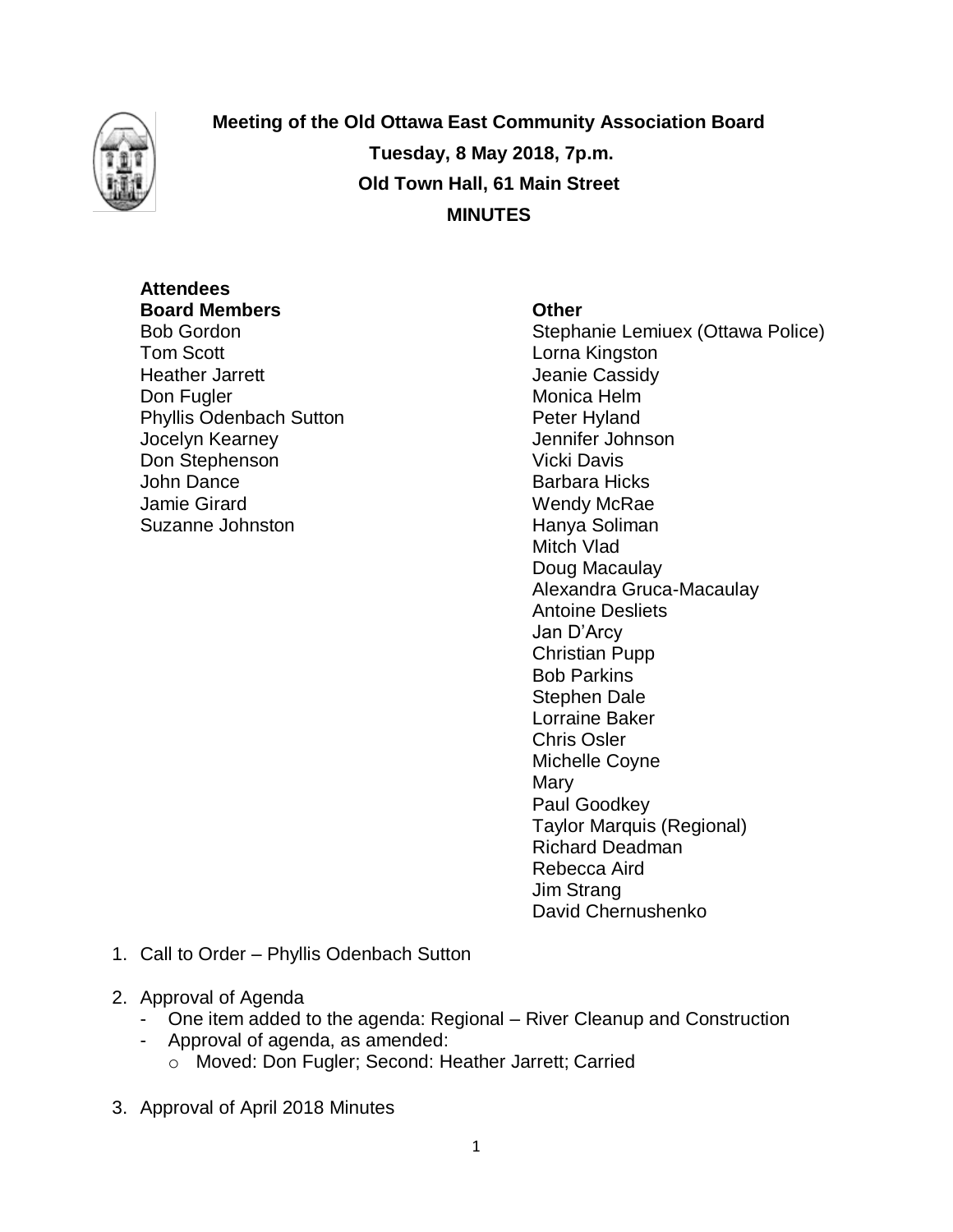- Moved: Don Fugler; Second: John Dance; Carried
- 4. Vandalism in OOE Stephanie Lemieux (OOE Community Policing Officer)
	- Lemieux has received various inquires regarding restitution
	- Three individuals have been charged with mischief and criminal proceedings will unfold – investigation continues
		- o The accused (Connor Hutchinson and Thomas Gagnon-Jones (and a third who has been charged as a young offender)) are not from this neighbourhood
		- o Not a targeted crime, not a hate crime
	- Property damages must be documented through a police report (the principal report number for this matter is 2018-99183 and Detective is Elizabeth Hull)
		- o The police are looking for contact info for residents of 23 and 27 Chestnut Street
	- Process:
		- $\circ$  Six to eight months before the matter goes to court
		- o Regarding restitution: it is open to aggrieved residents to take individuals to small claims court; in the criminal context, any possibility for restitution would hinge on a guilty verdict (and could be taken into account at the sentencing stage)
		- $\circ$  Since the incident had elements of a hate crime, these individuals will go through the normal judicial process (post-charge diversion not available)
		- o Applicants will be informed when the matter goes to court
	- Residents are encouraged to report *any* break & enters (car, house, etc.) even if nothing was taken – this is the season for vehicle theft
- 5. Chair's Report Phyllis Odenbach Sutton
	- Report attached as Appendix A
	- The Chair proposed the following motion for adoption by the Board: "The Ottawa East Community Association reaffirms that Ottawa East is a community where people of all backgrounds are welcomed and celebrated. We deplore recent acts of vandalism involving racist and anti-Semitic graffiti and affirm our commitment to help make Ottawa East a safe and comfortable community for the diverse range of people who live, work and visit here."
		- o Moved: Jaime Girard; Second: Tom Scott; Carried
	- Springhurst Park: on Saturday, June 2, Springhurst Park is joining the 101 Day Event – visit the Springhurst Park Action Facebook page for link to the 101 Day Event
		- o They now have table tennis, volleyball, badminton, Jenga set, portable soccer nets, etc.
	- The Main Event will be held on Saturday, June 16 (on Main Street)
- 6. Councillour's Report David Chernushenko
	- The motion passed by the Board re: the vandalism is a form of reassurance and solidarity for some people who may feel they were targeted – Councillor also expressed hope that this is an isolated, stupid incident and, like the similar incident in the Glebe two years ago, not part of a broader movement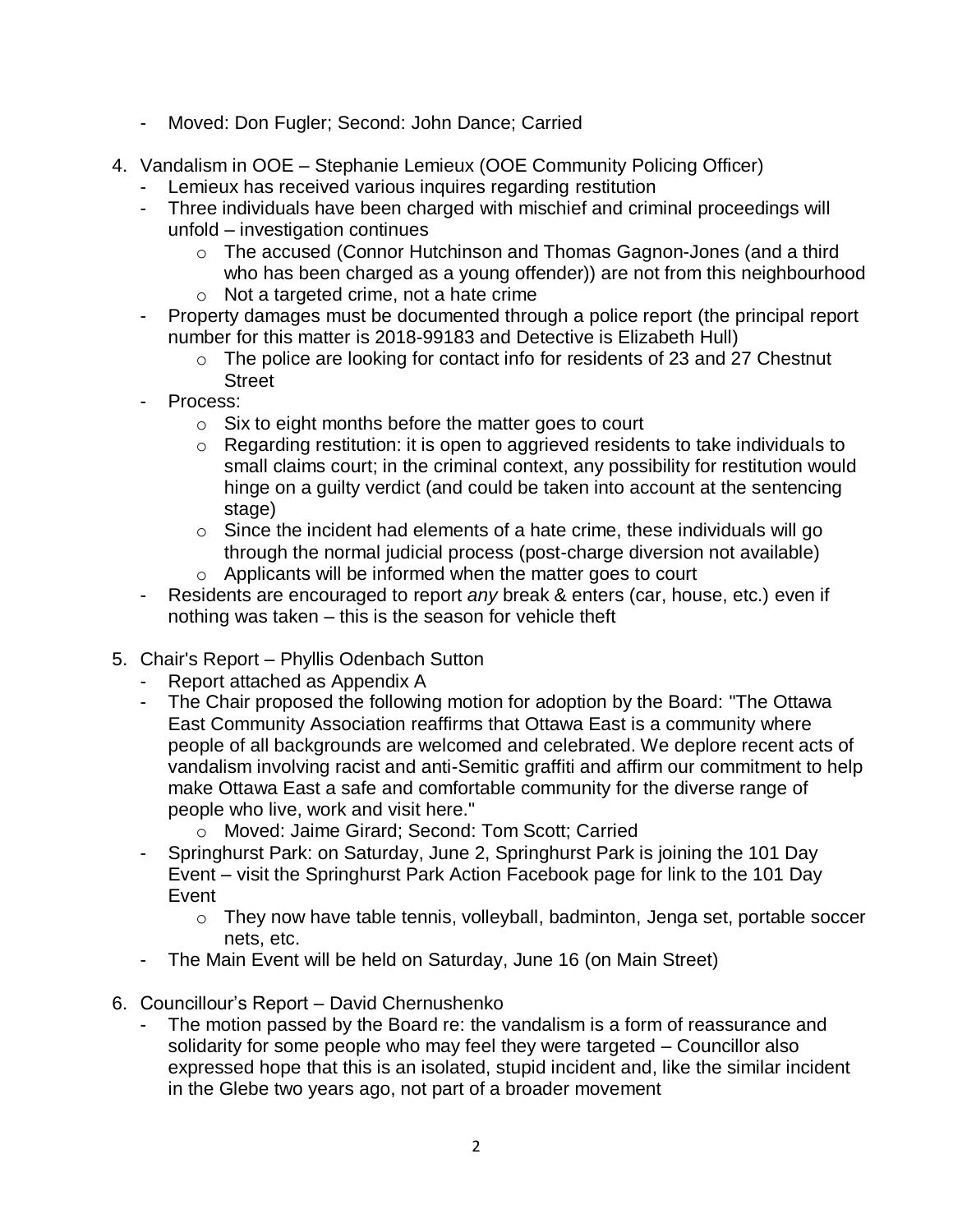- Blue box scavengers: if you want to be generous to people in need, please give money to organizations – putting bottles out will just lead to more people coming and aluminum is a big money maker for city
- Dogs in Parks: the City's by-law team is still working on the signage (no update on timing)
- Community Centre: the relationship between Regional and CCOC has come to an end; Regional is now handling the Community Centre plans on its own and is in direct dialogue with the City
	- o Re: affordable housing at Greystone, there are still interested parties; CCOC won't be part of the Deschatelets project could come back to the table with respect to affordable housing development as a standalone building
		- **Commitment of \$500K is still there for affordable housing**
	- o Audience suggestion that Regional should invite stakeholders to come together soon to discuss project so that it doesn't lose momentum
- Main St. road safety audit will take place this spring/summer to see if Main St. is performing as expected – Councillor's office can share the terms of reference for the audit (and will pass along any feedback from the community to the group responsible for audit)
- At request of audience member, Councillor will look into expanding the OC Transpo Seniors' Free Day
- Immaculata Field Development: Councillor's office continues to closely monitor this project and the issues (i.e., light, sound) over which the City has jurisdiction
	- o Councillor wants to initiate a policy review of planning procedures to ensure something like this doesn't happen again in the future
- Regional Blocks 2A and 2B: Councillor will be submitting comments to the City Planner that will incorporate OOECA comments sent on May 2
- 113-115 Echo: Councillor will meet with developer to strongly encourage them to reassess their plans (Councillor still has the potential to delay things if the public domain and grade change issues aren't addressed)
- 7. Immaculata Sports Field Update from Neighbours for Community Fields (NCF)
	- NCF has submitted a letter to the school board, asking them to pause and listen to the community – haven't heard anything back
	- Trying to make this into a provincial issue will raise it at the all-candidates meeting
	- NCF has contacted a lawyer among the various potential claims being explored is one under the expropriation act (so need to know all persons who property values would be affected)
	- Twitter handle: @Neighboursforcommunityfields
	- Email: [neighboursforcommunityfields@gmail.com](mailto:neighboursforcommunityfields@gmail.com)
- 8. Bridge Naming Update John Dance
	- Trying to identify names that are meaningful to the community  $-$  came up with a list of six names (one dropped by legal) – at the next committee meeting there will be a Canada Reads-type process to select a winner
- 9. Treasurer's Report Don Fugler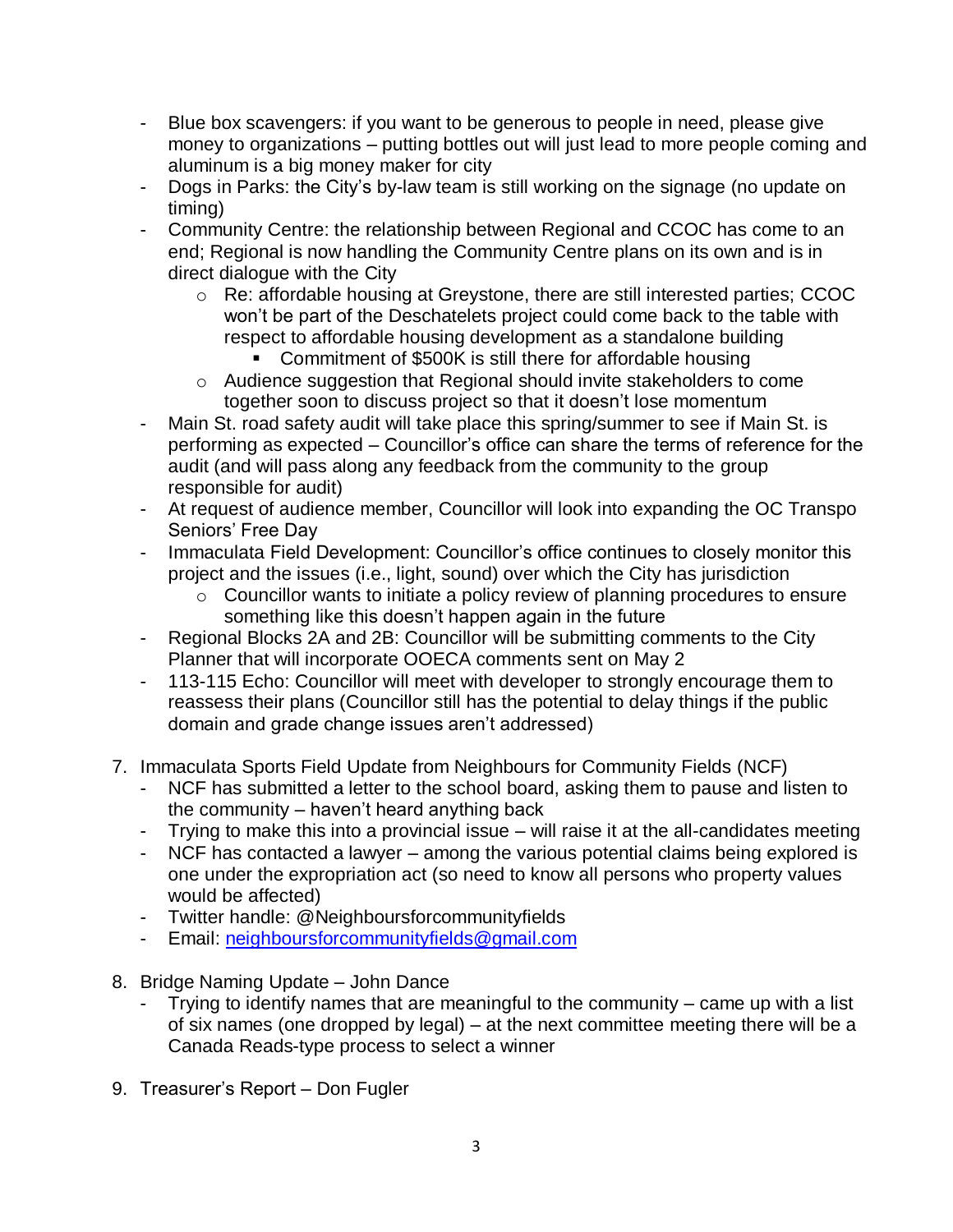- OOECA has \$21,636.25 in the bank
- 10.Committee Reports
	- a. Planning Phyllis Odenbach-Sutton for Ron Rose
		- o Planning Committee is focusing on Regional Blocks 2A and 2B, as well as proposal for addition on Glengarry Road (third story in R1 zone), application to demolish house at 80 Onslow and build on same foundation, and application for triplex with shared 1200-foot basement at 7 Chestnut
	- b. SLOE John Dance
		- o Report attached as Appendix B
		- o The Children's Garden will soon be reopened (following remediation) and funding has been received for student coordinator and educator
		- $\circ$  Famers' Market opens June 2<sup>nd</sup>
		- $\circ$  Community garden behind St. Paul's regular spring meeting is tomorrow (May 9)
		- o Volunteers wanted for
			- **Perennial garden (at Riverdale and Main)**
			- **To help Vicki remove invasive species along river pathway**
			- **EXTERN** Cleanup at Springhurst on Saturday (May 12) at noon
			- River cleanup likely to be May 19<sup>th</sup> need Regional to do their share
	- c. Transportation Tom Scott
		- o Transportation Committee meeting will be held next Tuesday (May 15) at Royal Oak (7PM)
		- o (Four) bridge reconstruction update
			- **Public info session will be held in the fall**
			- NCC has made an intervention about designs
			- City has made an intervention about re-routing of traffic
			- **Staging location decision has been deferred to the fall**
			- Final design phase for Nicholas is complete
		- o Main Street audit about to start
		- o Greenfield cross-walk will be rebuilt with lights
		- o Open house will be held on "Hawthorne as a Complete Street" (link between Main and Elgin) – date TBD
		- o Audience comment: Ecology Ottawa is hosting a Sustainable Transportation Summit on May 16<sup>th</sup>
	- d. Federation of Citizens' Associations Mark Seebaran
		- o No report
	- e. Lees Apartment Outreach Anne-Raphael Audouin
		- o No report
	- f. Communications Catherine Pacella
		- o No report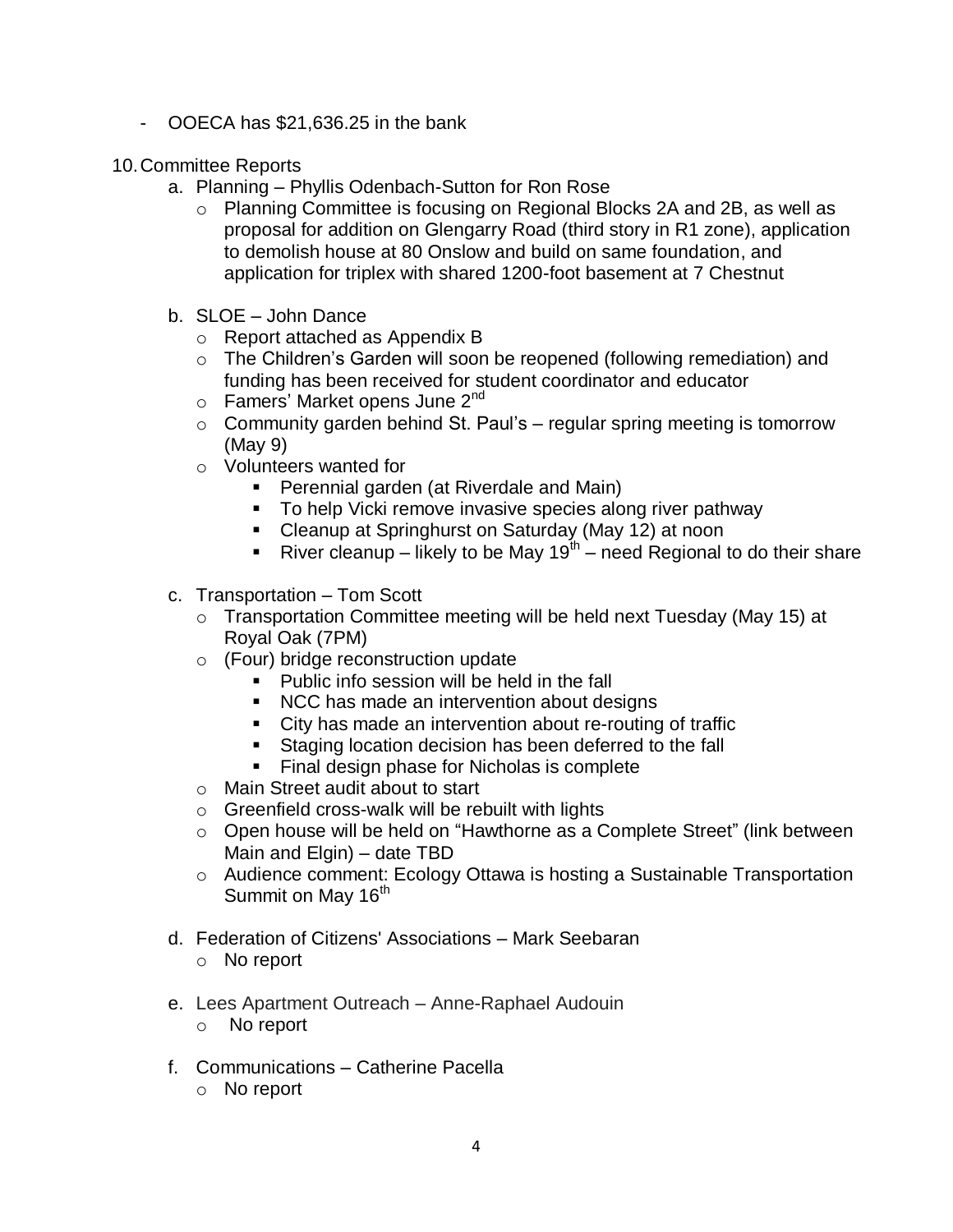- g. Corners on Main & Greystone Village Heather Jarrett
	- o Looking for contact in Greystone Village for Mainstreeter Delivery
	- o Light at St Paul's: budget meeting will be held at end of May and hopefully this will be resolved then
- h. Health & Safety Jaime Girard
	- o No report, but reminder that the Provincial All-Candidates debate will be held next Thursday, May 17 at 7pm at Glebe Community Centre
- i. Membership Suzanne Johnston
	- o Report attached as Appendix C
	- $\circ$  Canvassers needed for membership drive great way to meet your neighbours
- 11.Community Activities Group
	- No report
- 12. New Business
- 13. Date of Next Meeting Tuesday, 12 June 2018
- 14.Adjournment
	- Moved: John Dance, Second: Heather Jarrett; Carried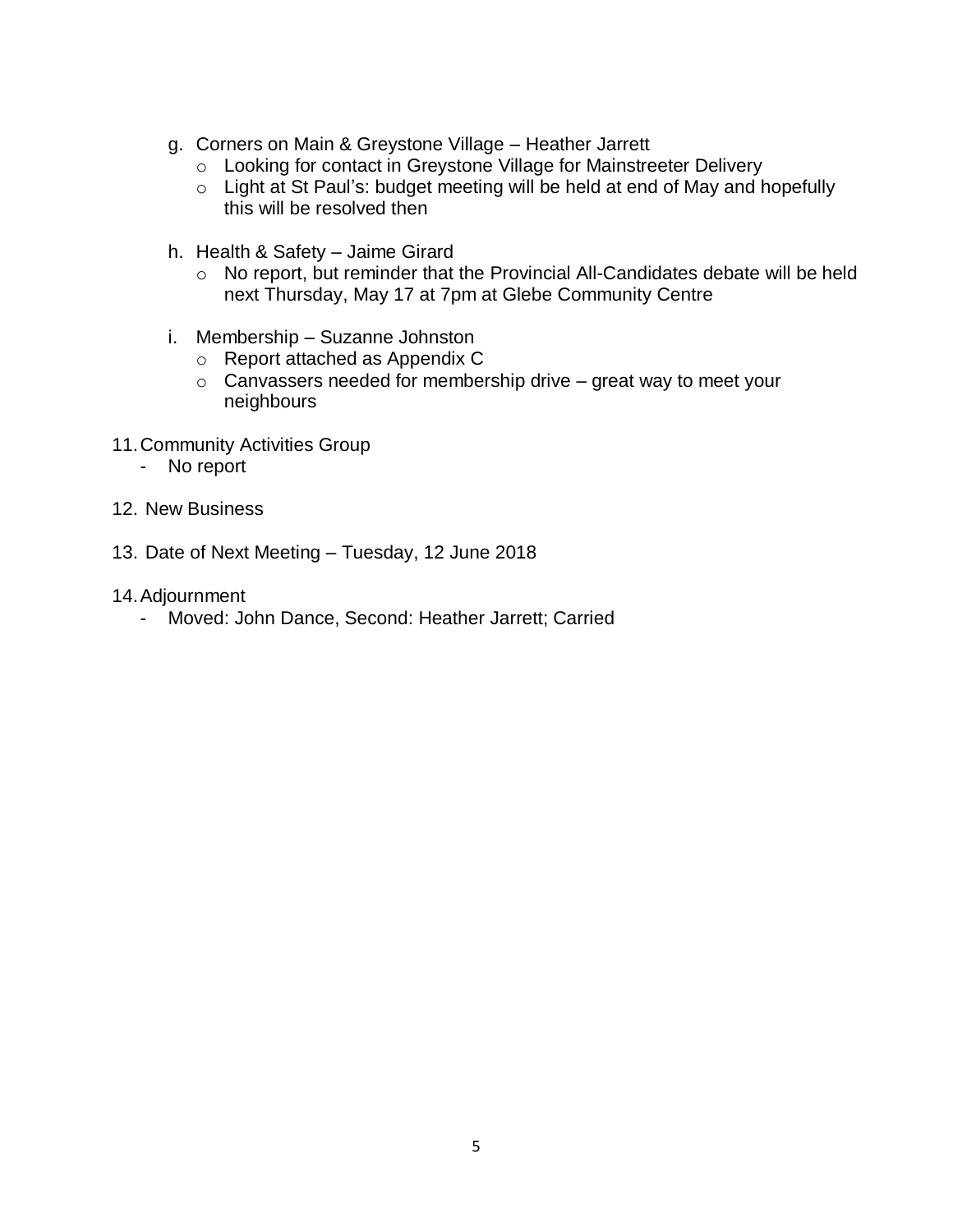# **APPENDIX A**

# **Chair's report May 8, 22018**

# **Vandalism in Old Ottawa East**

- many of you are probably already aware of the incidents in the early hours of Sunday, April 29 in the Archville area of OOE

- FYI - I received the following media release on Monday, April 30 from our Community Policing Officer, Stephanie Lemieux:

"The Ottawa Police Service is currently investigating a significant mischief/damage to property that occurred on Sunday April 29th 2018 at approximately 1am within the area bound by Lees Avenue, Chestnut Street, Springhurst Avenue and Main Street in Ottawa. The incident involved a series of parked vehicles, houses and a local park's play structure equipment that were vandalized and spray painted. Criminal Investigators have charged:

18 year old Connor HUTCHESON of Ottawa for one count of Mischief to Property over five thousand dollars

- 19 year old Thomas GAGNON-JONES of Ottawa for one count of Mischief to Property over five thousand dollars

And a male Young Offender from Ottawa for one count of Mischief to Property under five thousand dollars and one count of Assault with intent to Resist Arrest

Anyone with information is asked to call the Central Criminal Investigations office at #613-236-1222 ext: 5166."

- Cst Stephanie Lemieux has agreed to attend our Board meeting on Tuesday; at that time, she has indicated that she will try to provide as much information as she can about this latest incident

#### **Immaculata school field**

- the Ottawa Catholic School Board plans for the new artificial turf field and resurfaced running track continue to move forward; fencing has been installed to remove public access to the field and construction equipment is in place

- construction details are now posted on the Immaculata school web site [http://imh.ocsb.ca](http://imh.ocsb.ca/)

- Neighbours for Community Fields, a group of concerned residents, are continuing to voice their concerns about the proposed development (in particular, the potential impacts from noise, lights, parking and traffic) and are considering future options

- as I have written in my most recent Mainstreeter column (to be published in the next several weeks), I continue to personally struggle with a number of issues:

Should the public have the right to access publicly funded school grounds after hours, particularly in the inner core of Ottawa where green space is at a premium? (Note that the City has instituted a policy to share school fields with school boards in the suburbs.)

And is there really no change in the use of a field when lights are installed and a commercial enterprise can operate the facility weekday evenings from 6:00 to 11:00pm and from 8:00am to 11:00pm on weekends? (Note it is only when there is a change in use that public consultations are required.)

#### **Park / Rideau River Wester Pathway clean-up**

- clean-ups by local residents have recently been undertaken at both Springhurst and Brantwood Parks; I think we should all thank the volunteers who have adopted the parks and try to ensure that they remain free of garbage and other litter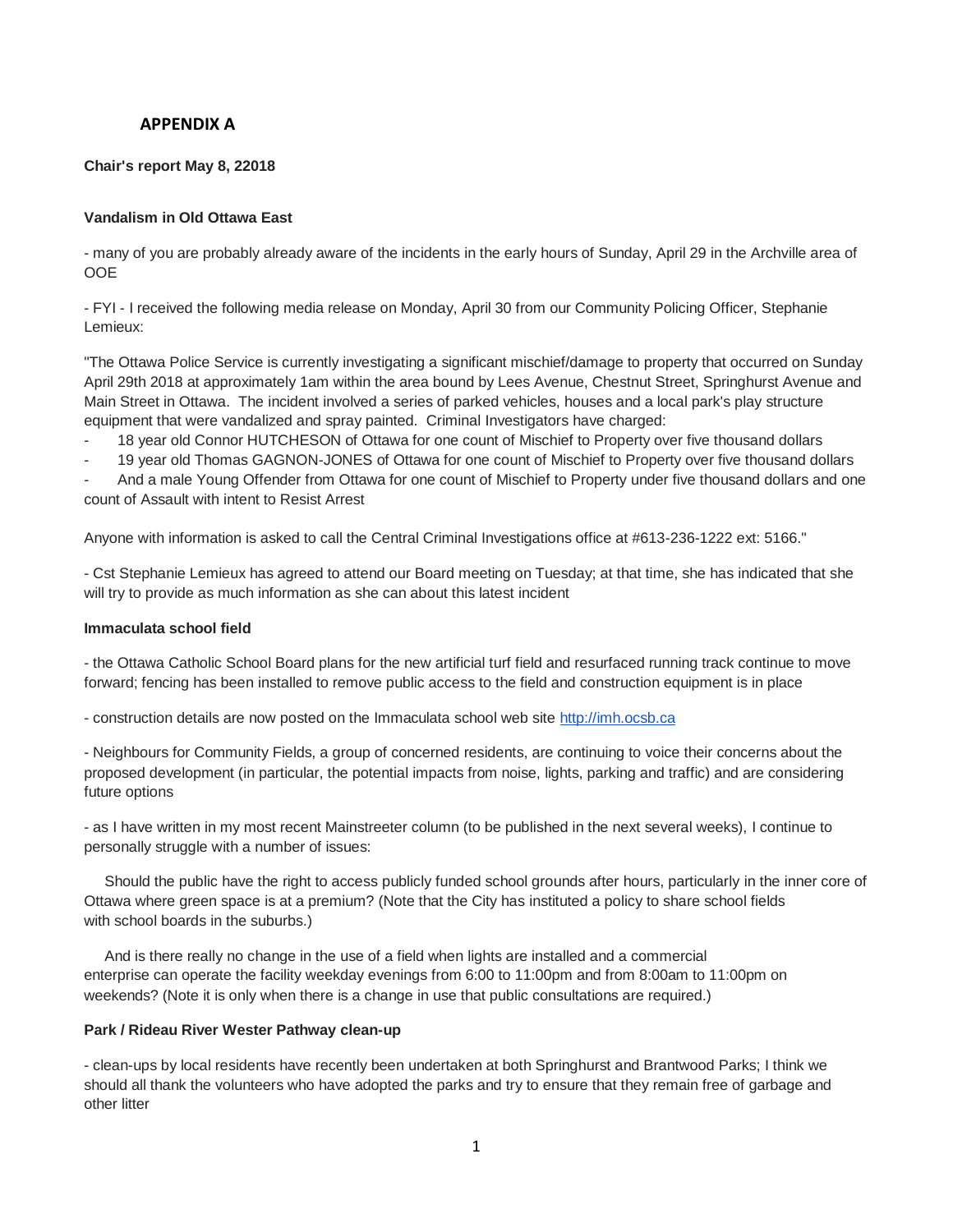- however, one of the most problematic areas is near the dumpster behind [170 Lees;](https://maps.google.com/?q=170+Lees&entry=gmail&source=g) several 311 calls by residents have been made to try to ensure the property managers deal with the garbage that drifts from the dumpster on to the RRWP and the river front

- although the area immediately around the dumpster has been cleared, the garbage that has "drifted" has typically been left for others to deal with & the problem regularly recurs

# **Clegg / Fifth bridge**

- while the bridge construction continues to move forward and significant milestones are being reached, I understand that there are significant noise challenges being faced by those living close to the canal

- there has been overnight construction recently which has made an already difficult situation much worse for local residents

# **Springhurst Park Action (SPA)**

- as many of you are no doubt already aware, SPA has been promoting a 3 season game sharing program in Springhurst Park for the last several years

- Over the last two seasons, an all weather Table Tennis Table, Semi Mobile Volleyball Net, 2 Portable Soccer Nets and a permanent Soccer rebound wall, many sturdy hula hoops and two " giant" Jenga sets have been made available

- also two portable badminton sets and Table Tennis racquets, net and balls, a volleyball and lighter balls for smaller kids to volley have been donated for community use

- The total cost for all of this equipment has been less than \$1000.

- The non-fragile and non-portable items are left in the park for the season with no significant loss, theft or damage in the two years of operation.

- The smaller and fragile items (TT racquets and balls, volleyball and misc balls and badminton sets) are stowed nightly.

- check out SPA's Facebook page for more information

- on Saturday, June 2 SPA is joining the 100in1day event; SPA would like still more people to come and be aware of what SPA offers and enjoy it both that day and in the future, as well as to show the success of this great concept to other individuals, groups and City staff that want to make their local City Park an even more vibrant and joyful place for "kids of all ages" to frequent

- "100in1Day Ottawa is part of a growing global movement that is changing how people interact with their cities. The festival provides residents with a platform to showcase their ideas aimed to spark change in their communities and share a vision for a better city." <http://synapcity.ca/workshop/100in1day/>

#### **Main Event**

- also mark your calendars for the Main Event on Saturday, June 16

- once again we will be working the barbeque as one of our main fund raisers

# **Main Street traffic review**

- note that we have heard from our Councillors's office that an initial meeting with City staff on this review was held on May 3; more information is to follow as the process gets underway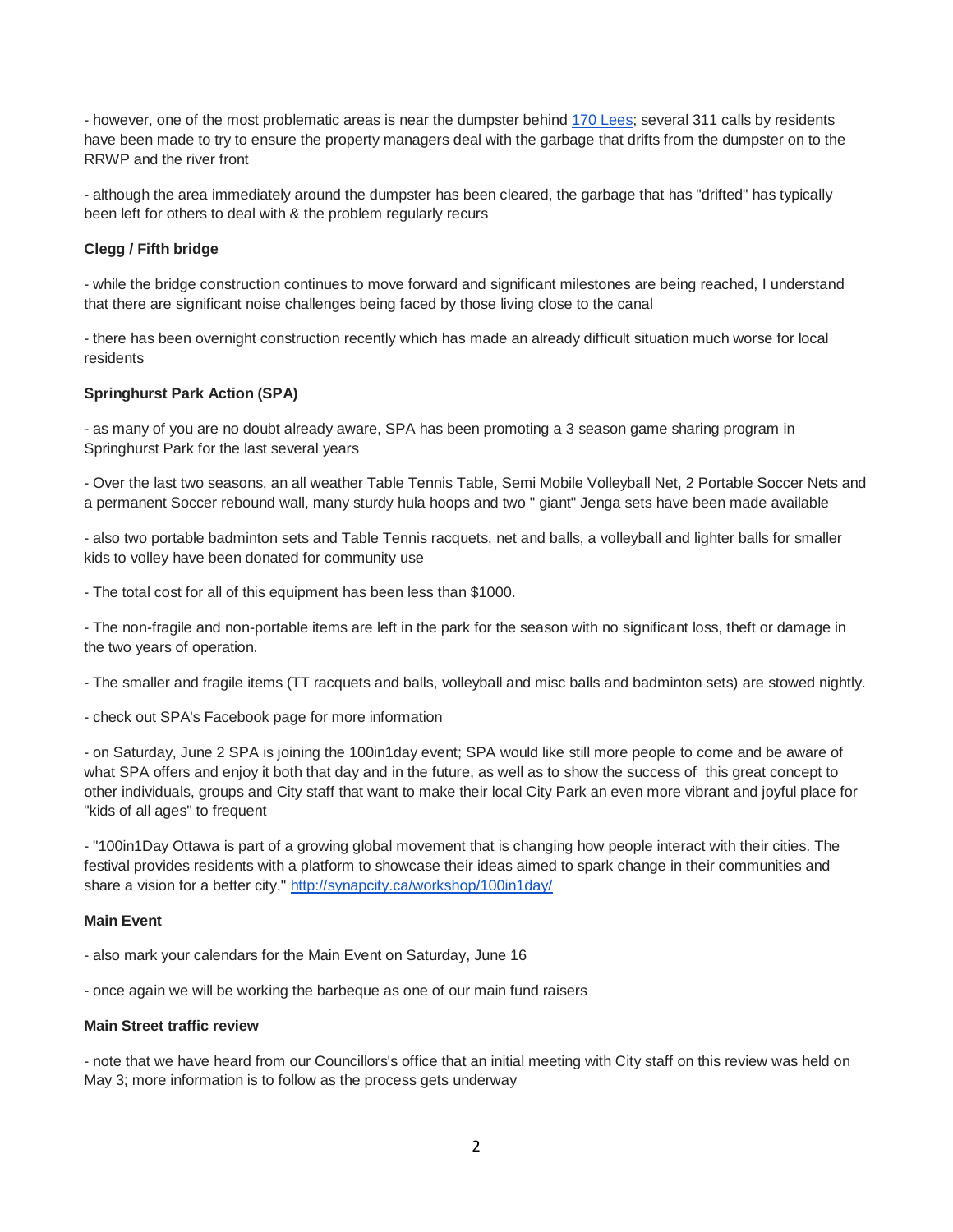#### **Alta Vista Transportation Corridor environmental assessment update**

- the Alta Vista Transportation Corridor environmental assessment is due to expire within the next several years

- on the premise that the best defence is a good offence, Don Fugler has contacted City staff to ask that his name be considered as a public representative if there is another EA process for this project

- note that he served on the last EA, plus the EA of the transportation needs of the SE sector that preceded it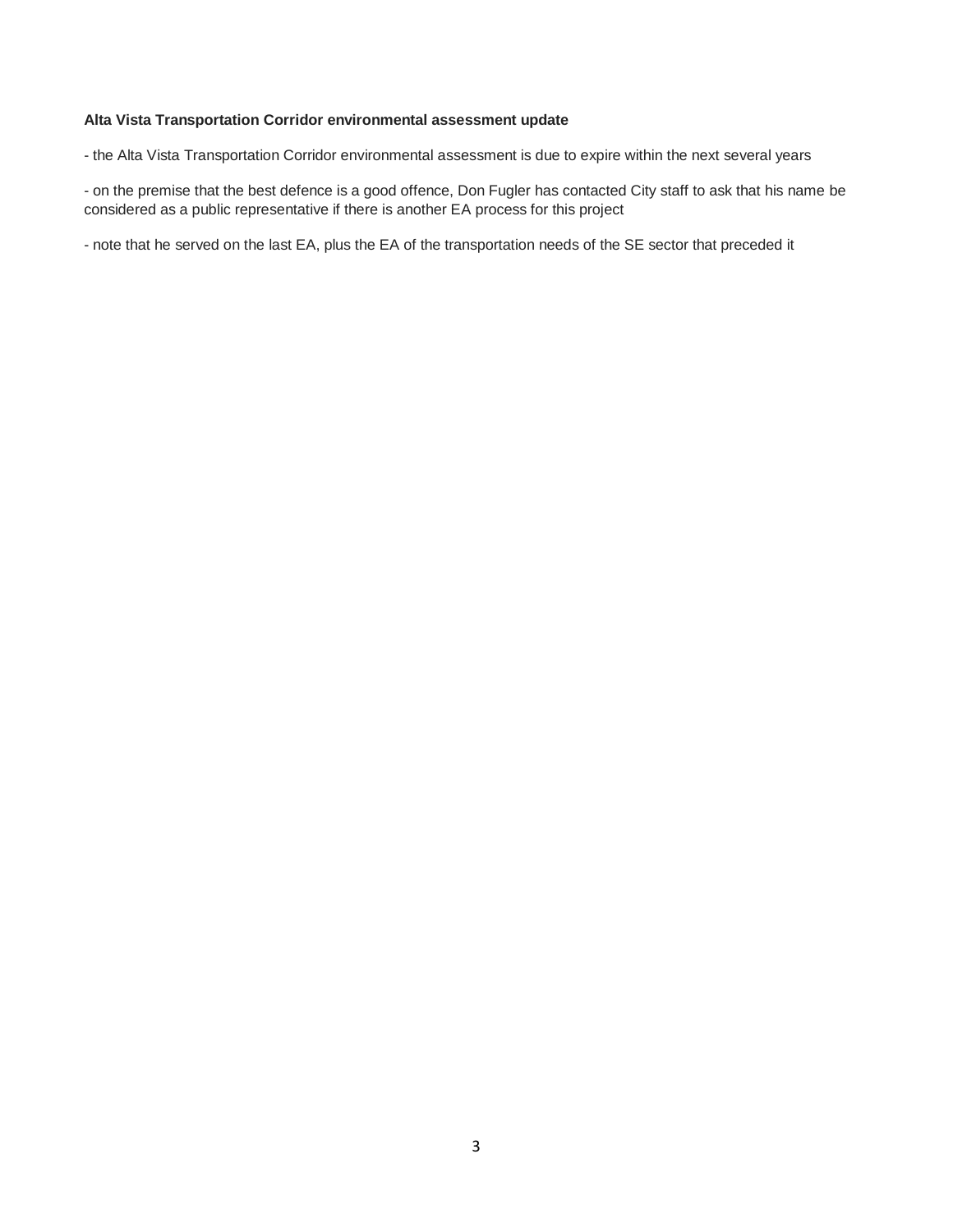# **APPENDIX B**

# SLOE-Related Report

# OOECA May 8, 2018

# 1. Children's Garden (Sue McKee)

Two updates: we received funding for a student coordinator for the Garden through CAG and the Canada Summer Jobs funding, but even more exciting, we received generous funding from the Ottawa Community Foundation for an education consultant through our partnership with the Sandy Hill Community Health Centre for the summer. So this summer we'll have our student coordinator and the education consultant (an adult not student) will help increase volunteerism in the garden and most importantly increase the education for children and families visiting the garden. We're super excited!

The Children's Garden volunteer board has been told we will be handed back the Garden on Friday May 18th. The City continues to complete its \$0.5 million remediation, accessibility and restoration work.

# 2. Farmers' Market (Cynthia Dwyer)

The market opens June 2. Same location as last year - in the parking lot beside Green Door businesses. The hours will be 9 a.m. – 3 p.m.

# 3. SPU Community Garden (Annette Hegel)

The Ottawa East Community Garden is having their spring meeting on Wednesday at 7 p.m. in Old Town Hall, and no, we are not looking for gardeners, we are barely making a dent in our waiting list for this season. Turnover, is, as it has always been, very low.

# 4. Nature Trail (Vicki Davis)

The annual battle against the invasives continues. Vicki Davis continues to welcome volunteers to help.

# 5. Climate Change Movie Tomorrow - Free - Bytowne 7:00 p.m.

SLOE has partnered with Green Screen Ottawa, Ecology Ottawa, the Sandy Hill Community Health Centre, and many other community organizations to host the free film screening of the 2018 documentary Anote's Ark (about the challenges of sea level rise on a small pacific island) on May 9th, 2018 from 7-9:30 pm at the ByTowne Cinema.

The film will be followed by a panel discussion about climate change where panelists will speak to their own experience with environmental organizing and strive to connect the struggle of the indigenous people in the film with actions we can take here in Canada. The event will also include a fun "renewable future"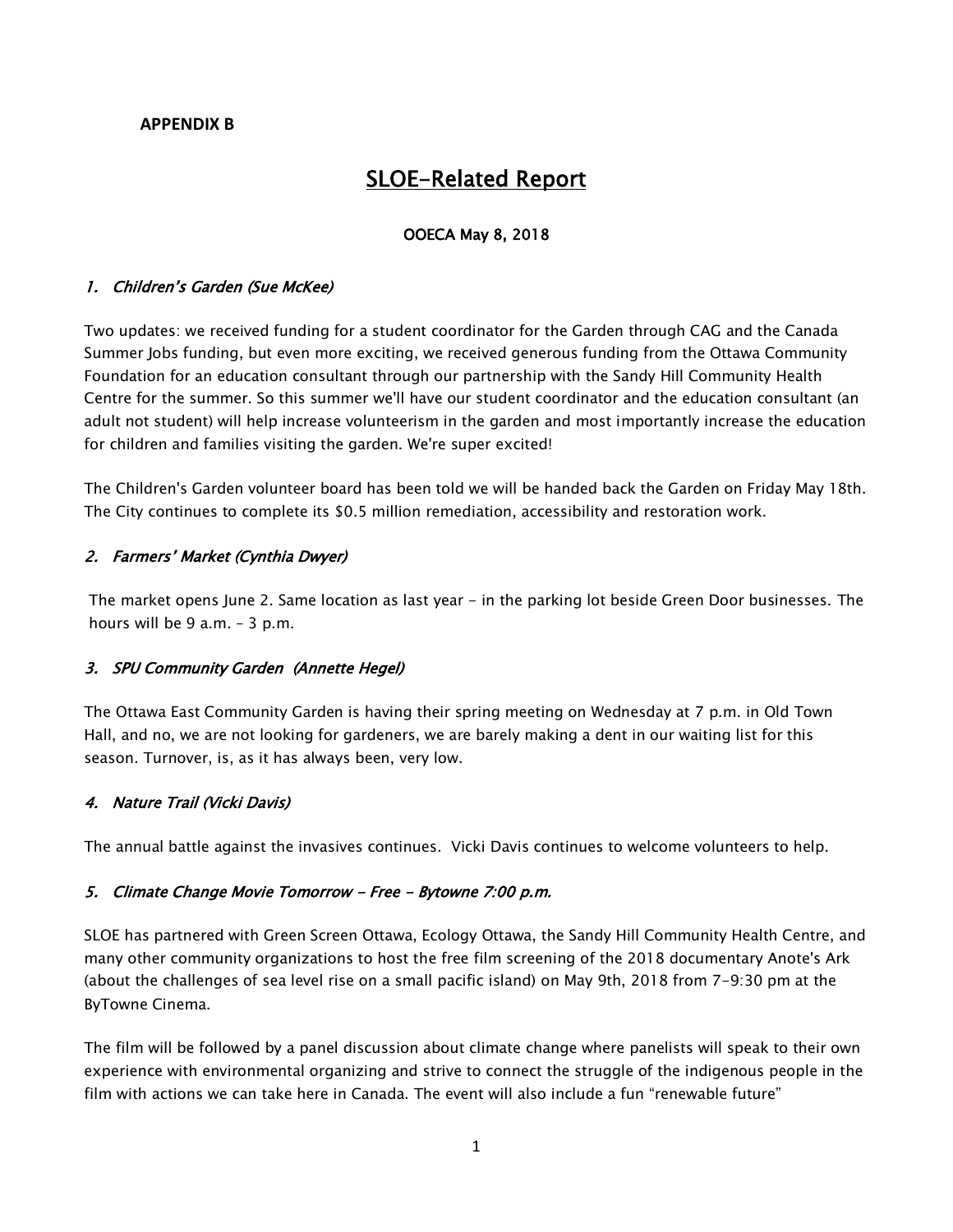photobooth, a raffle prize draw, and opportunities to get involved with climate action and all the partner organizations.

# 6. Perennial Garden: Main-Riverdale (Margaret Vant Erve)

We did a spring cleanup of the Main Riverdale Garden and put some edging in to keep the grass from encroaching. We still plan to top dress with compost and peat for better water retention.

# 7. Clean-ups (Margaret Vant Erve, Vicki Davis, Petra Brougham)

Lots of effort at Springhurst, 160 Lees and Brantwood. The continuing mess behind 170 Lees remains aggravating. The city bylaw people have essentially told us that the owners of 170 Lees have complied with bylaws but the fact remains that garbage continues to come out of the large dumpster and blow around the pathway / river area. It is particularly galling that the City seems to expect volunteers to do all of the cleanup. After almost 10 years of this irresponsibility by both the property owner and the City I've had enough - I've lost confidence in the City to take necessary action. (John Dance).